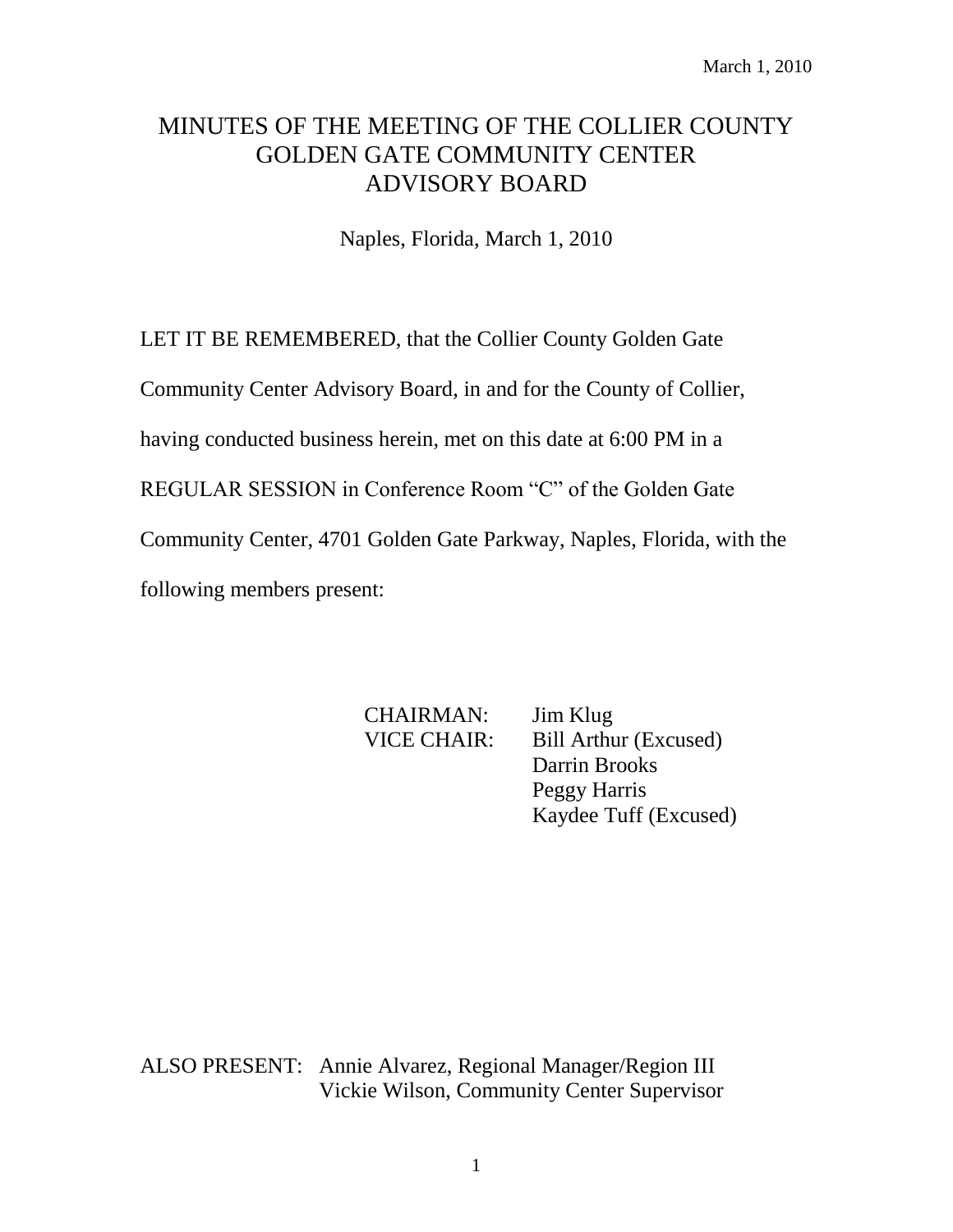#### **I. Call to Order**

The meeting was called to order at 6:07 PM by Chairman, Jim Klug III.

## **II. Attendance**

A quorum was established.

#### **III. Approval of Agenda**

*Darrin Brooks moved to approve the Agenda as submitted. Second by Jim Klug. Motion carried unanimously 3-0.*

#### **IV. Approval of February 1, 2010 Meeting Minutes**

*Jim Klug moved to approve the February 1, 2010 Minutes as submitted. Second by Peggy Harris. Motion carried unanimously 3-0.*

#### **V. Old Business**

**A. Recreation Highlights –** *Addressed after V.B.* :

- **B. Band Stand Lighting – Annie Alvarez** distributed and reviewed the Final Draft of the Golden Gate Community Center Annex Building Field Lighting layout and design provided by HSA Engineers & Scientists for Advisory Board approval. (See attached)
	- Field locations for trees and light poles have been marked with orange paint
	- A purchase order has been issued for planting the donated trees.
	- Light poles will have receptacle outlets at the bottom.

## *Darrin Brooks moved to approve (Annex Building Field Lighting) light plan as submitted. Second by Jim Klug. Motion carried unanimously 3-0.*

*Staff noted the Project will go out for bid and process will take 30 days.* 

**C. Tree Project** *– Incorporated in V.B.*

## **A. Recreation Highlights – Vickie Wilson** reported -

- $\geq$  3 bids received to refinish the gym floor range from \$26,945 to \$39,500.
- $\geq$  2 bids received for bleachers range from \$20,610 to \$29,106.
- $\triangleright$  Purchase Orders have been issued to
	- Bentley to install overhead exhaust fans in GGCC bathrooms.
	- Signature Tree to trim trees by March 15.
	- Blower that hooks up behind Gator
- $\geq 70$  children attend the 5<sup>th</sup> Grade Dance held on February 19.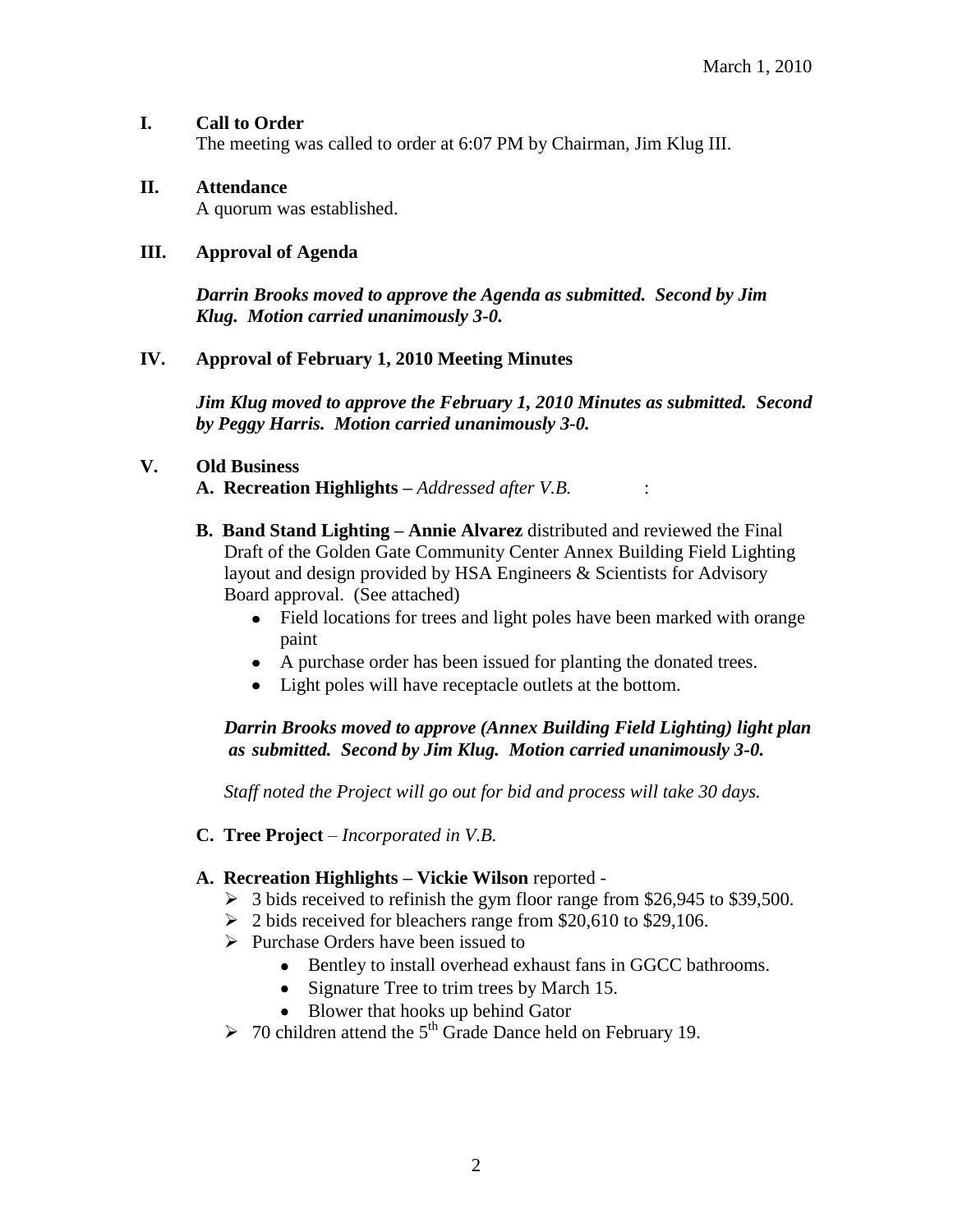Upcoming Events are -

- Yard Sale has been scheduled for March 13 from 8 am to Noon. Spaces are available at \$10 per space. (11 out of 20 spaces are available.)
- $\triangleright$  Summer Camp Expo March 20 at North Collier Park
- Frontier Days March 25 through March 28
- $\triangleright$  Real Guide to be distributed to Centers March 16

**Vickie Wilson** announced the Center received the bid to host the Summer Series Qualifier Event on September 24, 25 and 26. The Event should attract over 300 bikers.

Staff announced Julie Allen completed the Voluntary Pre-Kindergarten (VPK) Training. This is a very profitable program and it is funded by the State. Staff will apply for a Grant available to fund training expense for additional Staff to become certified. This will be a County-wide Program.

Vickie Wilson also announced Greg Torres, Parks and Recreation received the "Employee of the Month" for the month of December. He was nominated by the Supervisor of Veterans Park.

- **D. Golden Gate Community Center 5 Year Plan – Annie Alvarez** distributed and reviewed the GGCC Projects in the 5 Year Plan. (See attached)
	- $\geq 2010$  Gym Floor and Bleachers Playground \$100,000
	- $\geq 2011 \text{Playground} $60,000$
	- $\geq 2012$  Fence Extension & Staging Area (Wheels Races) \$25,000
	- $\geq 2013$  Repave Parking Lot \$25,000
	- $\geq 2014$  Signage \$50,000

**Jim Klug** asked if Shade Structures were included in the Playground Budget. Staff responded the American Academy of Dermatology (AAD) is offering \$8000 Grant for Shade Structures. The Center will need a local dermatologist sponsor to qualify for Grant.

Discussion ensued on the age and condition of the playground equipment. It was determined the playground equipment was 15 years old and has had to shut down some equipment for repair. Staff will apply for all the Grants available to help fund projects.

Staff stated the GGCC Signage has been grandfathered in. If the Center changed the sign it could not be replace at the same height and size. The current signage should be maintained. The Signage Budget was for additional signage for GGCC.

It was noted the electrical panel for the amphitheatre is usable. Tony Roberto will overlook. Once electrical panel is working properly it will attract more business.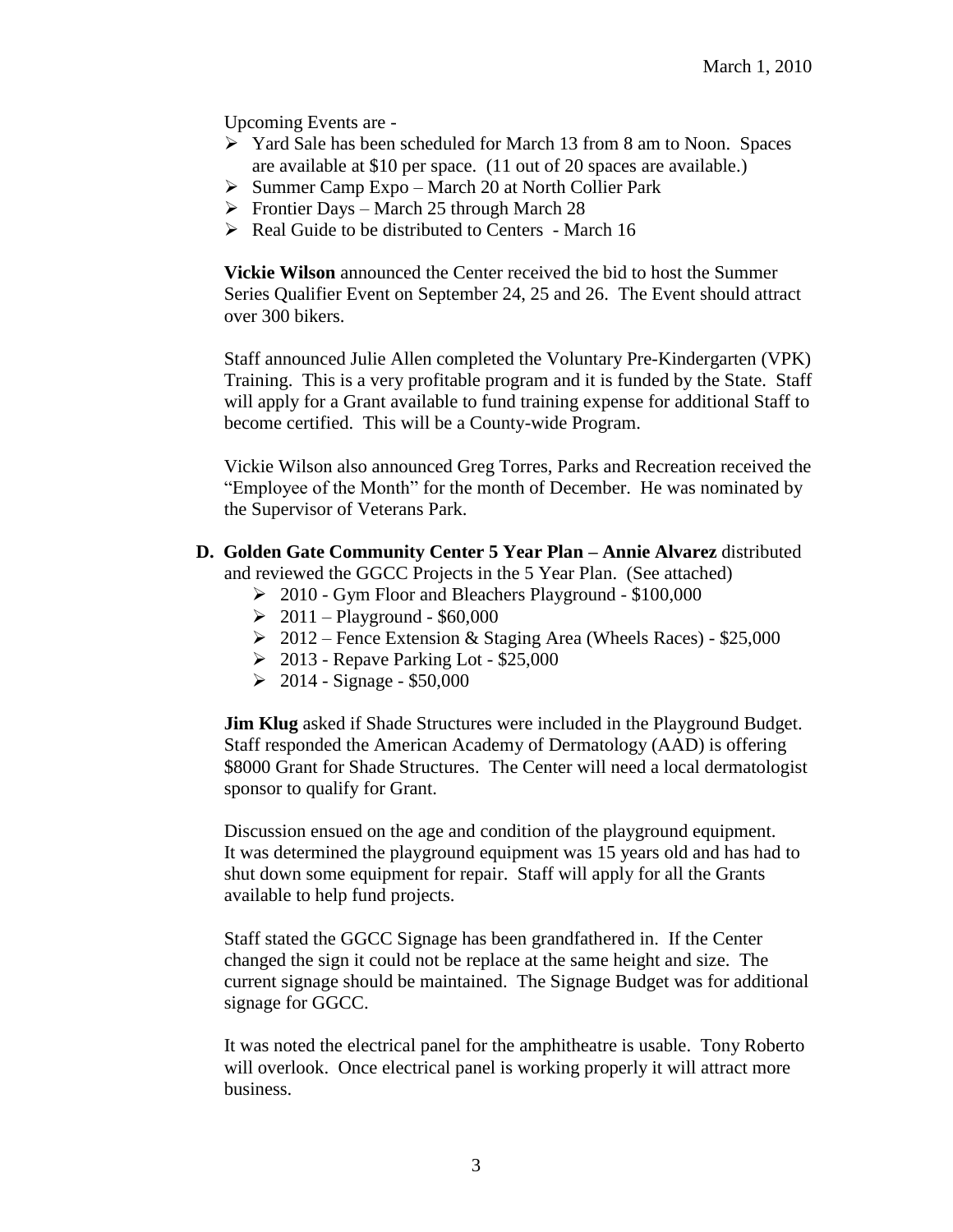*Jim Klug moved to approve the (GGCC) 5-Year Plan as submitted. Second by Peggy Harris. Motion carried unanimously 3-0.*

- **VI. New Business**
	- **A. Monthly Budget – Annie Alvarez** distributed and reviewed the Reserves and Carry Forward Report, March 2010 Budget to Actual Comparison BCS Drilldown Report and the GGCC FY 2010 Budget (97% Presentation). (See attachments)
		- Adjusted Carry Forward \$405,910 (See attached)
		- Interest Income on Carry Forward FY2009 \$7,936
		- Additional Carry Forward from savings to expense and higher revenues \$67,610. Funds are available now and require approval from BCC.

Further discussion was had on the use of Additional Carry Forward Funds and future projects that may be covered with the Fund.

**Annie Alvarez** stated the Program Leader position is scheduled to be posted. One Child Care position was filled.

It was noted youths smoking cigars and some young couples have been behaving inappropriately at the playground. The smoking has become a big issue. Sheriff's Department had to be called and 4-Youths have been banned from the Park. Staff is concerned and has Greg Torres supervising the playground approximately 4-hours per day.

## **VII. Member Comments**

**Peggy Harris** commented on the fine job the Staff does.

**Darrin Brooks** recommended providing more programs for high school students. Suggestions were classes in ceramics, art or photography and a "Walk" Program.

**Peggy Harris** suggested combining a Biker Fest with the Frontier Days as a future event.

She stated the Chili Cook Off does not have a sponsor. The Marines want to sponsor a BMX Show and could fill-in for the Chili Cook Off. They a non-profit and will advertise the event.

## **VIII. Public Comments** *– None.*

**There being no further business for the good of the County, the meeting was moved and seconded to adjourn. The meeting adjourned by order of the Chair at 7:11 PM.**

#### **COLLIER COUNTY GOLDEN GATE COMMUNITY CENTER ADVISORY BOARD**